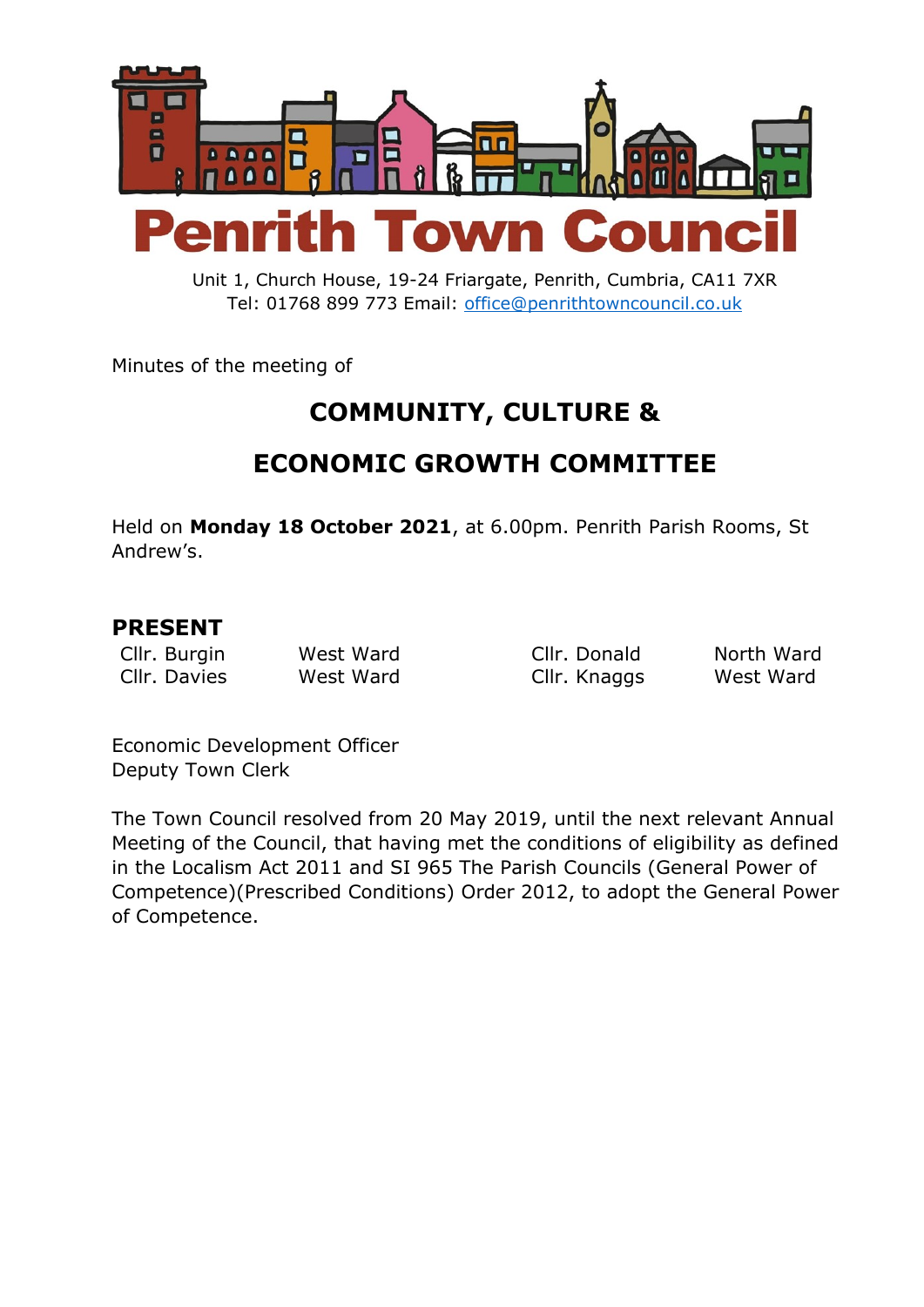# **MINUTES FOR THE MEETING OF**

# **COMMUNITY, CULTURE &**

# **ECONOMIC GROWTH COMMITTEE**

# **Monday 18 October 2021**

**Prior to the start of the meeting a minute silence was held as a mark of respect for the MP Sir David Ames who had been killed whilst on public service.**

## **PART I**

## **CCEG21/17 Apologies for Absence**

Apologies for absence with reasons were received from Councillor Jackson. Councillor Snell has a dispensation for attendance at meetings. Councillor Hawkins was absent without apologies.

## **CCEG21/18 Minutes**

Members were asked to consider the draft minutes for 326 July 2021 and the Extra Ordinary meeting held on 6 September 2021.

#### **RESOLVED THAT:**

The Chair be authorised to sign, as a correct record, the minutes of the meetings of the Committee held on

- a) Monday 26 July 2021 and:
- b) The Extra Ordinary meeting held on 6 September 2021

and agreed they be signed as such.

## **CCEG21/19 Declaration of Interests and Requests for Dispensations**

Members were asked to disclose their interests in matters to be discussed whether disclosable pecuniary or other registrable interest, and to decide requests for dispensations. No declarations were received.

## **CCEG21/20 Public Participation**

Members noted that no questions or representations had been received from members of the public prior to the meeting.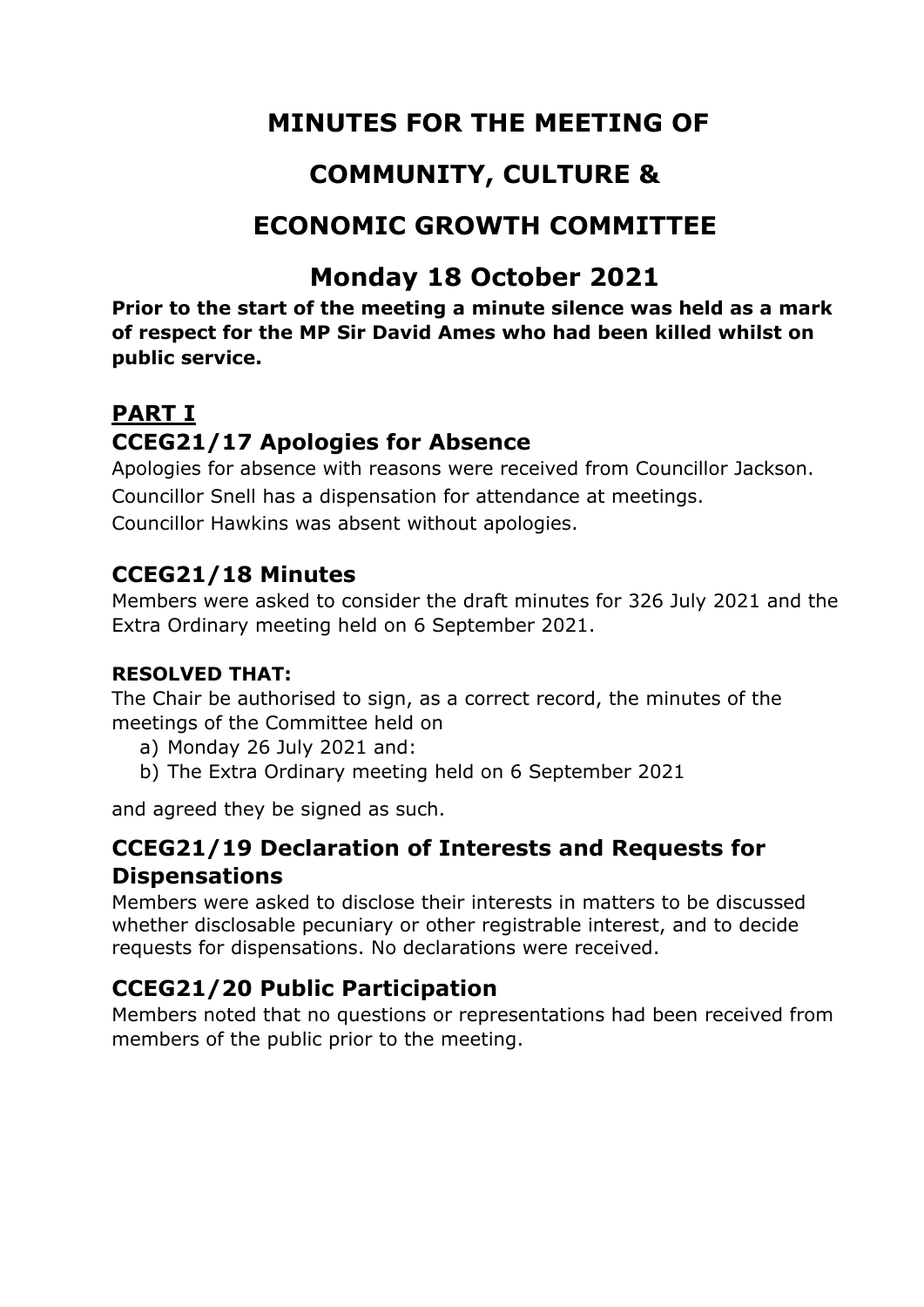## **CCEG21/21 EXCLUDED ITEM: Public Bodies (Admissions to Meetings) Act 1960**

Members considered whether item 14 on the agenda should be considered without the presence of the press and public, pursuant to Section 1(2) of the Public Bodies (Admission to Meetings) Act, 1960.

#### **RESOLVED THAT:**

Agenda item 14 be considered in private session without the press and public.

### **CCEG21/22 Resolutions Report**

Members noted the report.

### **CCEG21/23 Work Plan Report – Economic Development Report**

Members noted the report.

### **CCEG21/24 In Bloom**

Members were informed that Penrith Town and Community had done very well in Cumbria in Bloom and Britain in Bloom achieving a number of awards including a Gold Award for the Large Town. Penrith was the only area in the country to receive awards in two sections.

Everyone involved was thanked for their participation and hard work.

### **CCEG21/25 Arts & Culture Strategy**

Members considered the report and were advised that an Arts and Culture Framework would be brought to the next meeting.

#### **RESOLVED THAT:**

- i. The programme of events, namely the ongoing Music in Penrith project, the 1940's Event and the Queen's Platinum Jubilee Event be agreed.
- ii. Council be requested to approve the creation of and Arts and Culture Development budget of £22,500 by transferring £6,300 from the Arts and Cultural Strategy budget, £13,200 from the Town Projects budget and £3,000 from the Large Grants budget in order to fund an allocation of £8,500 for the 1940's Event and £14,000 for the Queen's Platinum Jubilee. From the CCEG 2021/22 Budget
- iii. It be noted that plans for a Medieval Market to mark 800 years of Penrith Town being awarded the Market Charter would be brought to the next meeting; and
- iv. The funding applications submitted to Cumbria County Council be noted.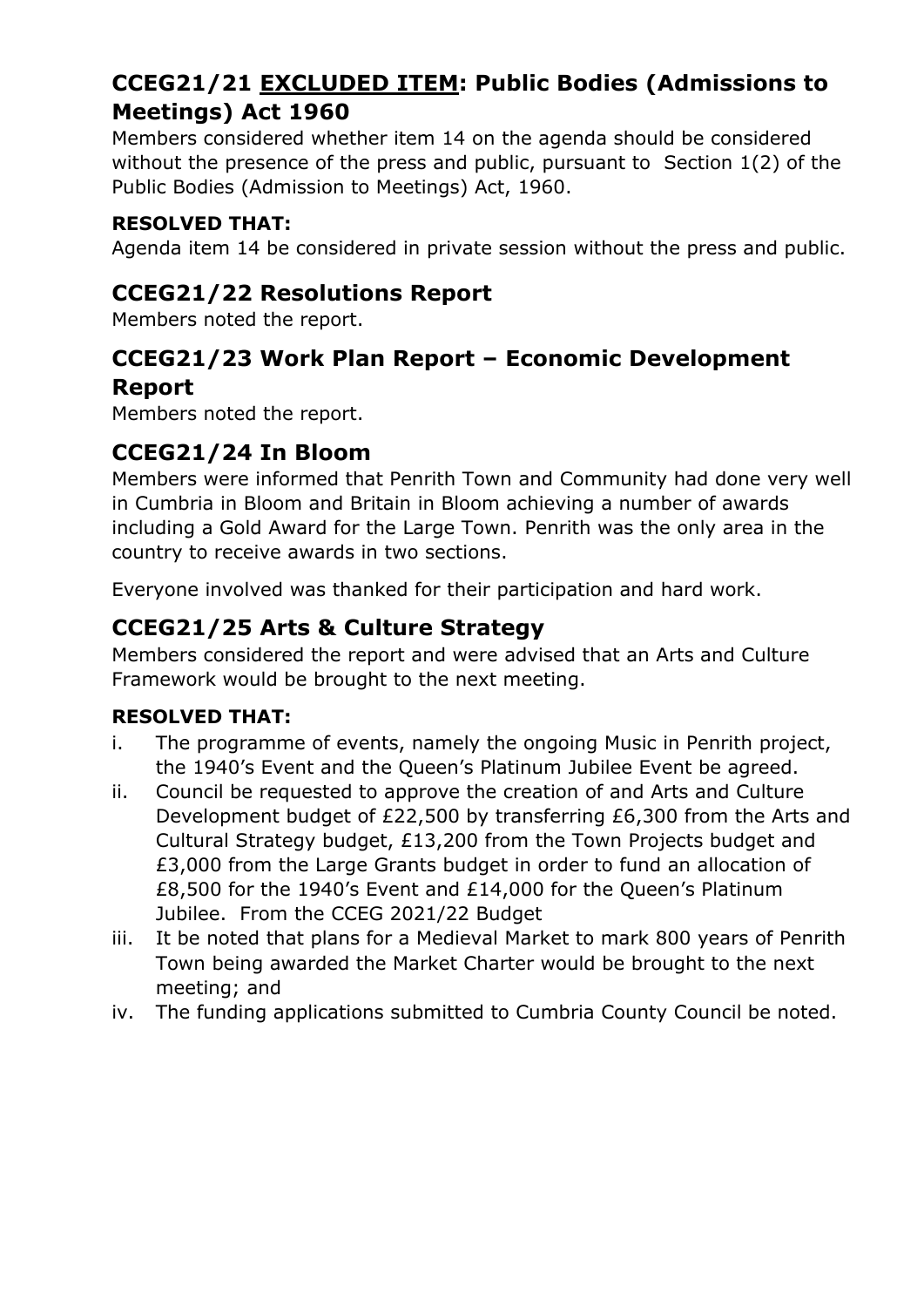## **CCEG21/26 Budgetary Control Statement 2021/22: Expenditure to 31 August 2021**

Members considered the statement.

#### **RESOLVED THAT:**

- i. The budgetary control statement be received.
- ii. Council be recommended to transfer £3,000 from the Grow Nature Grants budget to the Greening budget to meet an overspend in 2021/22.

### **CCEG21/27 Corporate Projects Budget**

Members considered the report.

#### **RESOLVED THAT:**

There were no proposals to submit a bid for funding from the corporate project budget at this time.

### **CCEG21/28 2022/2023 Budget: Process and Proposals**

Members considered the report.

#### **RESOLVED THAT:**

- i. There should be no revision to the CCEG services budget of £122,000 for the current financial year.
- ii. The changes made to the 2021/22 budget to create the Grants Scheme budget should be made permanent.
- iii. The ongoing budget of £109,500 as shown in the Medium-Term Financial Plan should be retained.
- iv. No new service development proposals would be submitted as growth bids in the 2022/23 budget process.

## **CCEG21/29 Next Meeting**

Members noted that the next meeting was scheduled for Monday 13 December 2021 at 6.00pm, Penrith Parish Rooms, St Andrews.

## **Private Session**

## **Part II**

Members agreed that there was one item in this part of the Agenda to be considered in private. The reason that the item was considered in private is that it would involve the disclosure of exempt information under the following category of Part 1 of Schedule 12A of the Local Government Act 1972: Paragraph 3 - Exempt information relating to the financial or business affairs of any particular person (including the authority holding that information).